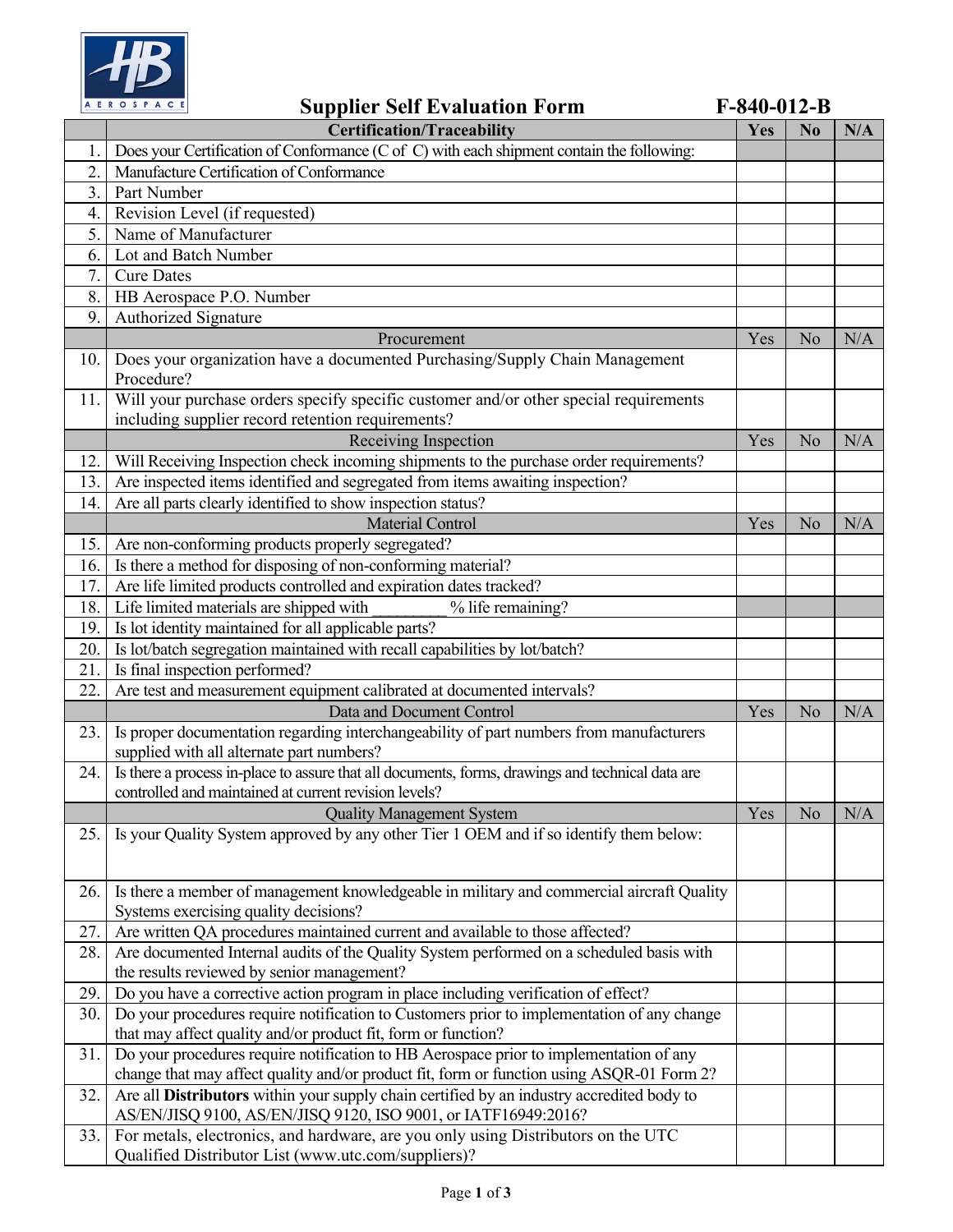

|            | AEROSPACE<br><b>Supplier Self Evaluation Form</b>                                                                                                                                              |     | $F-840-012-B$ |     |
|------------|------------------------------------------------------------------------------------------------------------------------------------------------------------------------------------------------|-----|---------------|-----|
|            | Quality Management System (continued)                                                                                                                                                          | Yes | No            | N/A |
| 34.        | Do your procedures state that any verbal agreements or instructions from the HB Aerospace                                                                                                      |     |               |     |
|            | are not to be construed as approval or authorization to proceed (e.g., on items that effect                                                                                                    |     |               |     |
|            | quality, fit, form or function)?                                                                                                                                                               |     |               |     |
| 35.        | Are the below documents available to HB Aerospace in English?                                                                                                                                  |     |               |     |
|            | • Quality Manual                                                                                                                                                                               |     |               |     |
|            | • First level Quality procedures                                                                                                                                                               |     |               |     |
|            | • Process documentation requiring Member approval                                                                                                                                              |     |               |     |
|            | • All formal communication                                                                                                                                                                     |     |               |     |
| 36.<br>37. | Does your process require HB Aerospace to be notified prior to any planned work transfers?                                                                                                     |     |               |     |
|            | Do your procedures include a provision to notify HB Aerospace of any changes to the status<br>any certification, registration, or accreditation that your company or its products or processes |     |               |     |
|            | currently has or receives in the future within 48 hours of receiving notification of the change?                                                                                               |     |               |     |
| 38.        | Do you have a documented procedure compliant with AS9146 for FOD Prevention                                                                                                                    |     |               |     |
|            | Programs, and include cleanliness of manufacturing processes and residual magnetism (if                                                                                                        |     |               |     |
|            | applicable) as additional program elements?                                                                                                                                                    |     |               |     |
| 39.        | Do you have a documented FOD awareness training program in place for all employees that                                                                                                        |     |               |     |
|            | is compliant with the requirements of AS9146?                                                                                                                                                  |     |               |     |
| 40.        | Do your procedures require that changes to manufacturing documents and records be                                                                                                              |     |               |     |
|            | recorded, dated and traceable to a qualified person making the change (e.g., signature, stamp)                                                                                                 |     |               |     |
|            | with the original data being legible and retrievable after the change?                                                                                                                         |     |               |     |
| 41.        | Do your procedures require a minimum 10 year record retention period?                                                                                                                          |     |               |     |
| 42.        | Do your procedures require a root cause and corrective action process consistent with the 8D                                                                                                   |     |               |     |
|            | methodology in AS13000?                                                                                                                                                                        |     |               |     |
| 43.        | Do your procedures require that HB Aerospace is informed within 24 hours of suspect                                                                                                            |     |               |     |
|            | nonconforming product having been shipped?                                                                                                                                                     |     |               |     |
| 44.        | Do your procedures include requirements that all rework must have specific documented<br>work instructions?                                                                                    |     |               |     |
| 45.        | Do your procedures require that all affected characteristics are 100% over-inspected after the                                                                                                 |     |               |     |
|            | rework is completed and that the over-inspection is documented for a minimum of the next                                                                                                       |     |               |     |
|            | three consecutive manufactured lots?                                                                                                                                                           |     |               |     |
| 46.        | Do you maintain a list of approved sub-tier suppliers, including the type and extent of control                                                                                                |     |               |     |
|            | exercised over each supplier?                                                                                                                                                                  |     |               |     |
| 47.        | Is the requirement to maintain a list of approved sub-tier suppliers flowed down in POs to                                                                                                     |     |               |     |
|            | your sub-tiers?                                                                                                                                                                                |     |               |     |
| 48.        | Do your procedures require that all applicable requirements flowed down to you are flowed                                                                                                      |     |               |     |
|            | down to your supply chain?                                                                                                                                                                     |     |               |     |
| 49.        | Do you conduct training (to include awareness, avoidance, detection, mitigation and                                                                                                            |     |               |     |
|            | disposition of suspect/fraudulent/counterfeit parts) for all relevant personnel/positions                                                                                                      |     |               |     |
|            | involved with the counterfeit management process?                                                                                                                                              |     |               |     |
| 50.        | Do your procedures govern the prevention and mitigation of the use of counterfeit parts per                                                                                                    |     |               |     |
|            | the requirements of AS5553 for electronic components and AS6174 for non-electronic                                                                                                             |     |               |     |
| 51.        | product?<br>Are FAIR's (First Article Inspection Reports) performed in accordance with the requirements                                                                                        |     |               |     |
|            | of AS9102?                                                                                                                                                                                     |     |               |     |
| 52.        | Is your calibration system and outsourced calibration laboratory compliant to ISO 10012,<br>ISO 17025 or ANSI/NCSL Z540.3?                                                                     |     |               |     |
| 53.        | Does your process require that Significant-Out-Of-Tolerance conditions have a documented                                                                                                       |     |               |     |
|            | review of impact on quality, and notification to the customer within 24 hours, if product                                                                                                      |     |               |     |
|            | delivered has been effected?                                                                                                                                                                   |     |               |     |
|            |                                                                                                                                                                                                |     |               |     |
|            |                                                                                                                                                                                                |     |               |     |